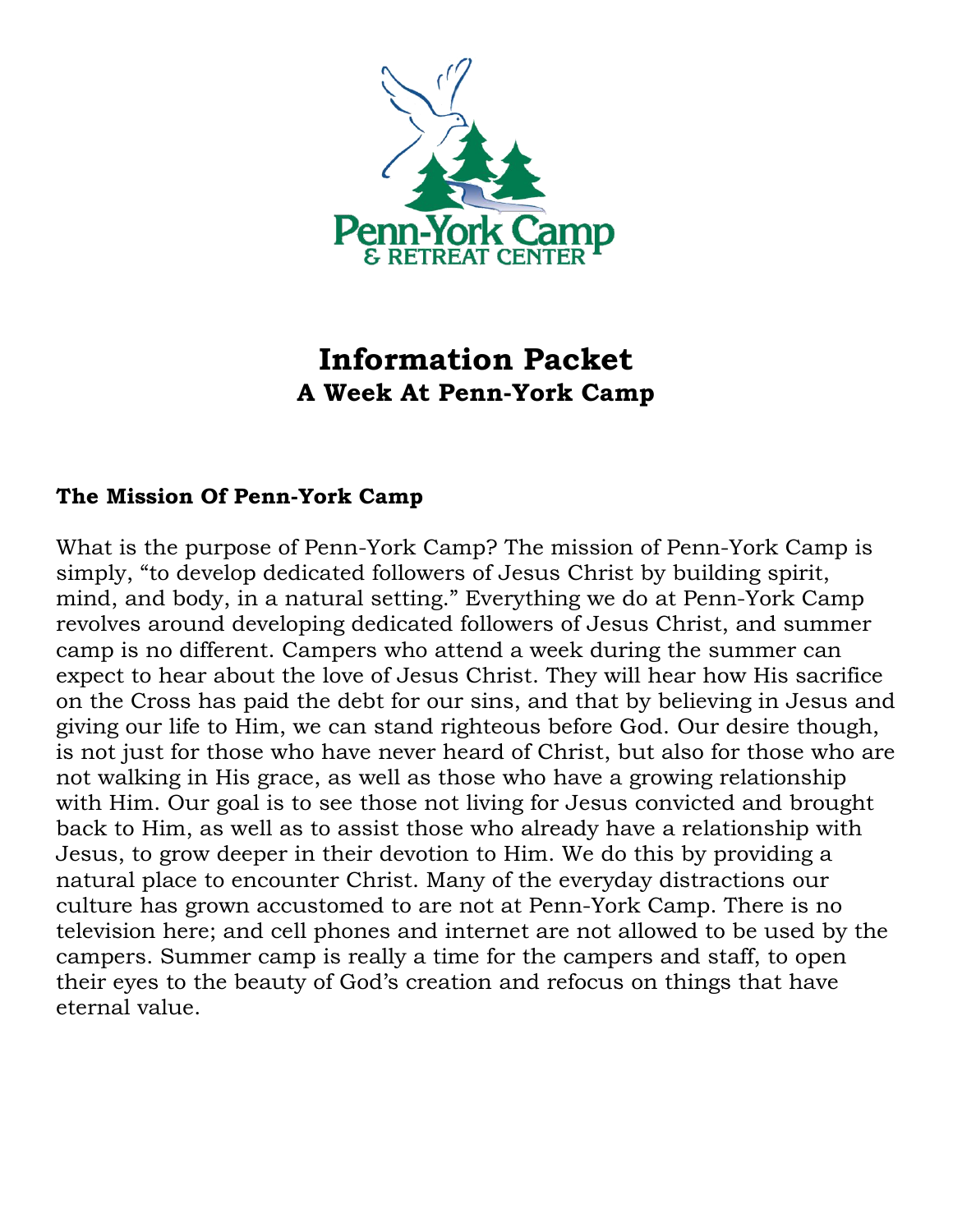## **What To Bring/Not Bring**

### *What To Bring*

- Bible
- Water bottle
- Bedding and Linens (sheet, pillow, sleeping bag, sleeping clothes, pajamas)
- Toiletries (soap, shampoo, washcloth, towel, toothbrush, toothpaste)
- Outdoor Clothing (enough to supply your child for the amount of time they will be here.)
- Rainwear
- Modest Swimwear
- Shoes and Sandals
- Any Medications (Will be given to the health officer)

## *Other Possibilities*

- Flashlight, bug spray, sunscreen, camera, musical instrument, hat, sunglasses
- Spending Money (All campers start off with a \$10 credit toward the camp store. Additional money can be added, and will be refunded at the end of camp if it is not spent. *Note: camp does not refund \$10 credit that came with registration.*)

## *Do Not Bring*

- ipods, MP3 players, cellphones, laptops or any type of electronic entertainment device
- tobacco, alcohol, drugs, and pornography are strictly prohibited on PYC grounds.
- Weapons are prohibited. *(Penn-York Camp does allow campers to bring knives. However, campers cannot bring a knife with a blade length of over 4 inches.)*

## *Penn York Camp's Dress Code*

Penn-York Camp encourages campers to dress modestly, consistent with the instructions provided in 1 Timothy 2:9. Practically applied, shorts should be mid-thigh or longer, tank tops are permitted if not low cut at the neckline. Camis and spaghetti straps are not allowed. Underwear, cleavage, bras, and tummies should not be exposed. Immodest swimwear will require a cover up such as a dark t-shirt and or shorts. Camp staff will provide counsel and suggestions pertaining to modesty and if necessary will require campers to change.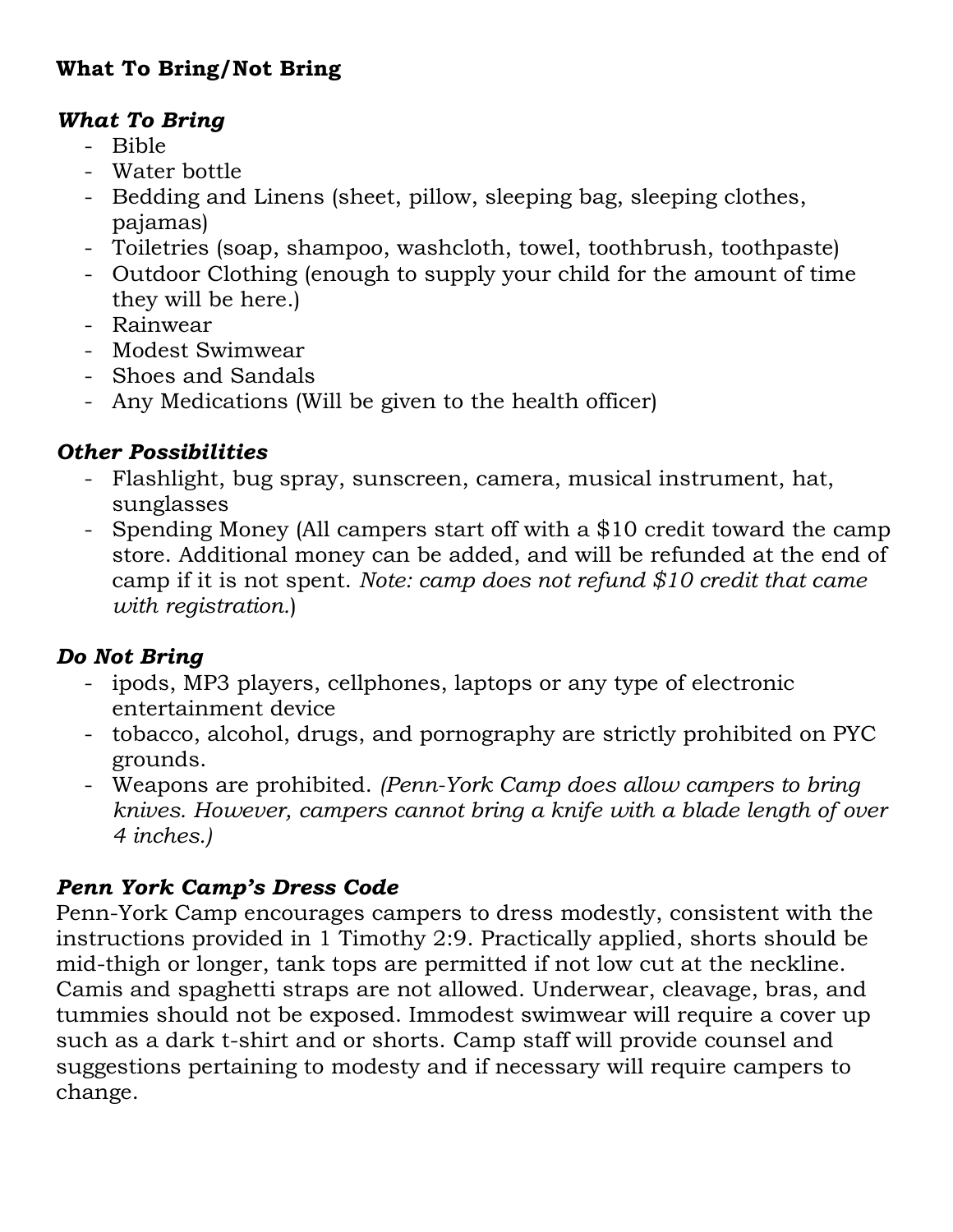#### **Staff At Penn-York Camp**

Every cabin at Penn-York Camp receives both a counselor and a counselor in training (CIT). Under the leadership of the counselor, each cabin will go through daily activities together. The counselor will maintain cabin unity, look out for the welfare of all the campers in their cabin, and share the love of Jesus Christ with each camper. The CIT will help the counselor wherever they are needed. The counselors are supervised by the Summer Program Directors. They assist the counselors, by helping with difficult situations, keeping them focused on their campers, and maintaining unity among the staff. In authority over the Summer Program Directors, are the Camp Administration and Board of Directors. Every staff working at Penn-York Camp receives background checks in accordance with Pennsylvania State Law, to ensure the safety of your children.

## **A Day In The Life Of A Camper**

*(This is a general overview. Explorer camps, art camps, and other specialty camps may differ in activities that are offered.)*

During the course of any day, a camper at Penn-York Camp can expect to have a blast in our swimming pool, or ride down our waterslide. They will play various ball field games with other campers, and do an all camp activity prepared by the Program Directors. Daily cabin devotions plus two chapels will give campers the chance to make a commitment to Christ, or grow stronger in the relationship they already have with Jesus. Food will be prepared by our kitchen staff, and served three times a day to ensure healthy eating habits while at camp. And finally, five activity periods give each cabin a chance to choose from a variety of activities available at PYC.

## **Activities At Penn-York Camp**

Archery All Camp Games Badminton Boating Bouldering Wall Crafts **Croquet** Challenge Course-Low Elements (Team Building – Ages 11 & Up) Challenge Course-High Elements (Building Personal Confidence – Ages 11 & Up) Challenge Course – Indoor (Both High and Low Indoor Activities – Ages 11 & Up)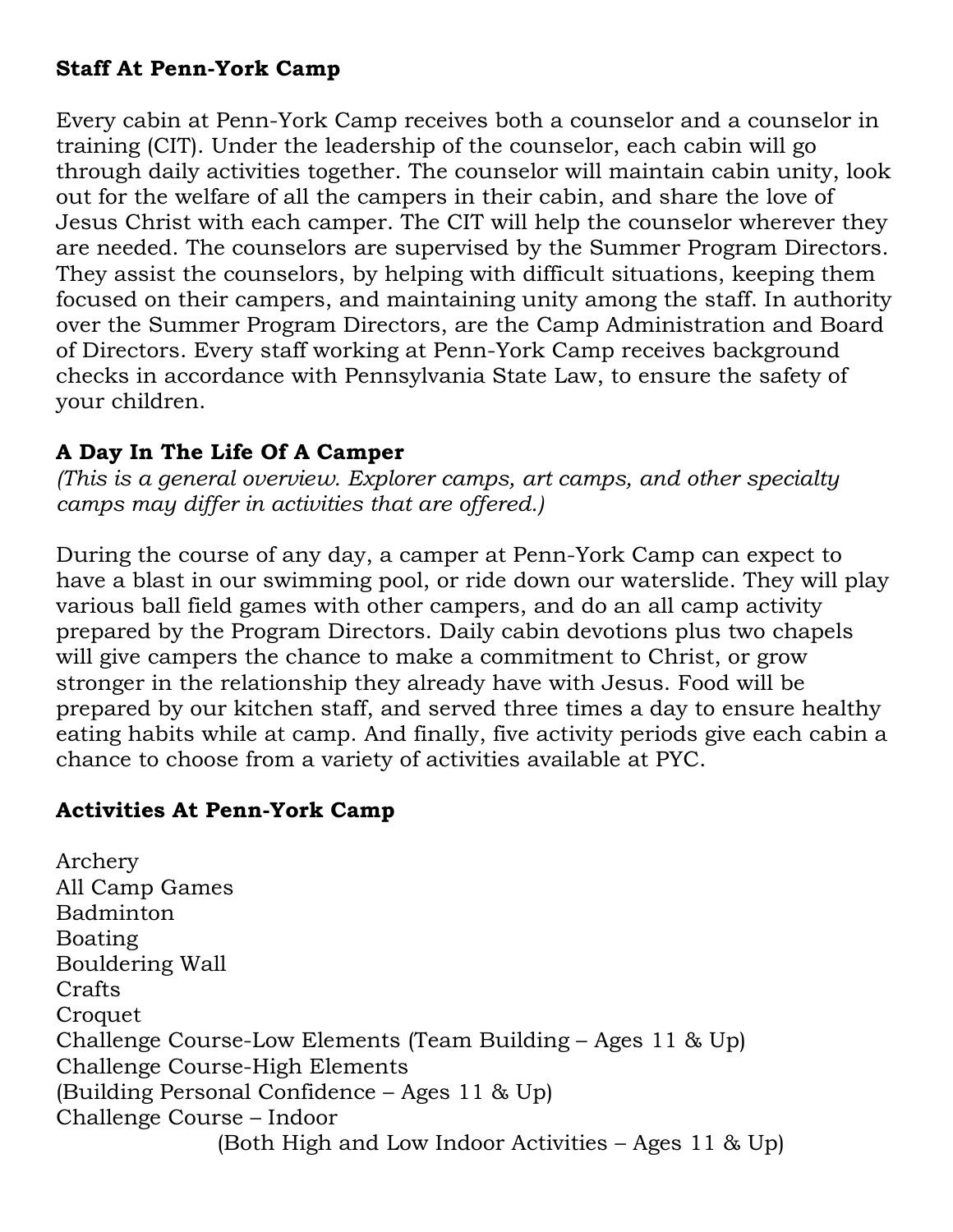Chapel Dodge Ball Firebuilding Flimsee Floor Hockey Frisbee Course Games- Indoor Games- Outdoor -- Kickball -- Softball -- Soccer Game Room Hiking Horseshoes Initiatives (Team Building Games) Kan Jam Ladder Golf Mountain Bikes (Ages 11 & Up) Mountain Boarding (Ages 11 & Up) Nature Games Nighttime Zipline (Teens Only) Octaball Quiet Time Pool Tetherball/Foursquare Volleyball-Sand Waterslide

## **Safety At Penn-York Camp**

Every year, Penn-York Camp hires a health officer, who is always on campus during the course of a week of camp. Because of the danger of drug abuse, all medications will be handed over to the health officer at the beginning of camp. The health officer is then responsible for getting campers' medications to them when they need them, as well as overseeing the safety and well-being of the campers and staff. Two Certified Lifeguards will be on duty when the pool is in use. Lifejackets are required when boating on the pond. The Challenge Course Staff have been thoroughly trained on the safety and proper use of all aspects of our challenge programming. All summer staff are trained on how to respond and protect their campers in the event of a natural disaster or other emergencies.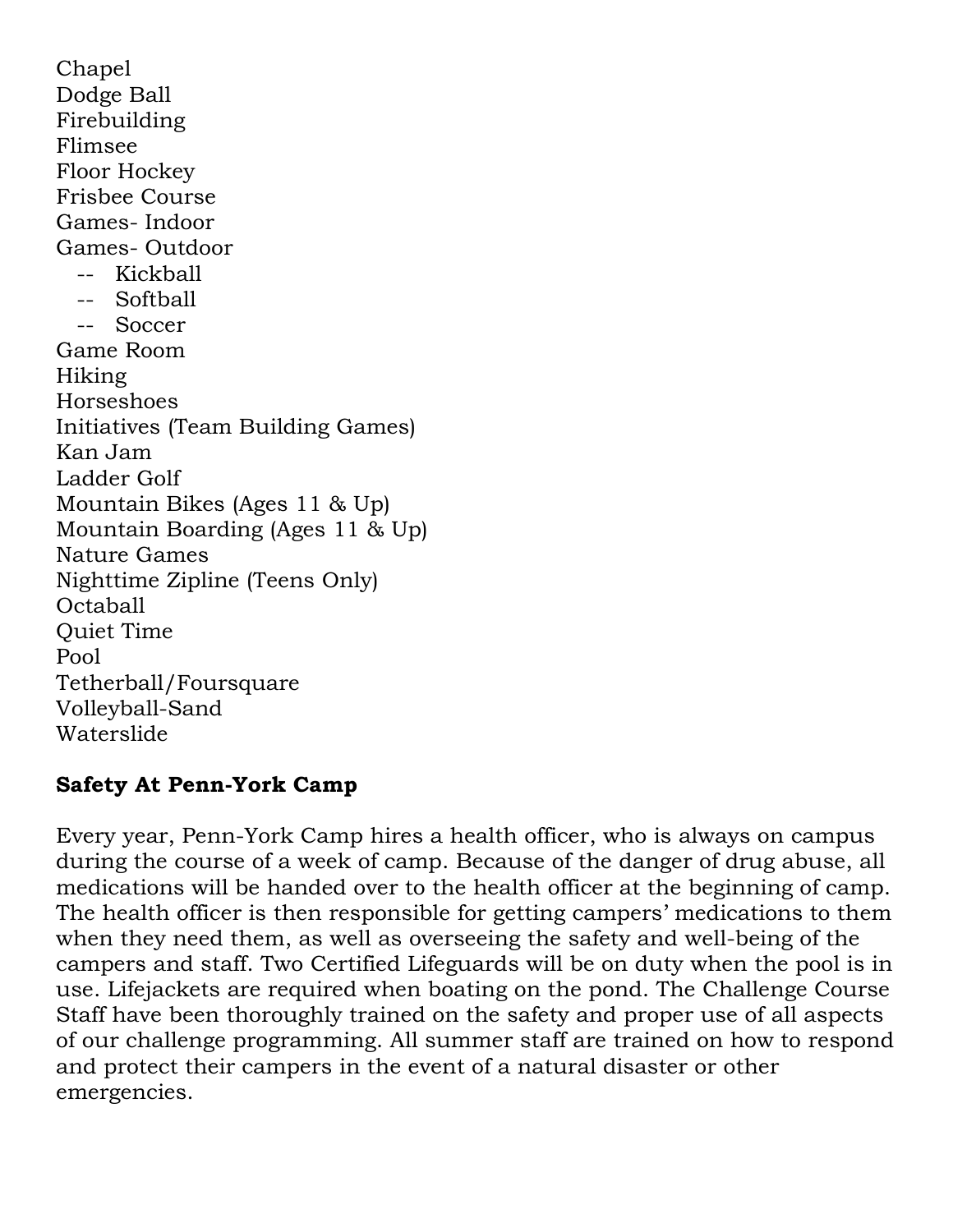In the event of an emergency that surpasses the abilities of our health officer, the parents will be contacted and professional help will be obtained. Campers are always under the supervision of their counselor and CIT. They will do activities as a cabin group. Campers will not be allowed to wander away from their cabin to do events on their own. This constant group setting creates accountability, and builds unity as well as strong friendships. Homesickness: If you suspect that your child might deal with homesickness please make the counselor aware when you come to camp. Each child is welcome to bring things from home, to comfort them at night, and nightlights can be provided for those who are afraid of the dark. Counselors have been trained on how to help campers through homesickness. Penn-York Camp uploads photos of the campers to our website during the week. Parents are welcome to check out these photos and see the fun things their children are doing.

Penn-York Camp is glad to give tours of our campus. Prior arrangements must be made. For the safety of those on campus we cannot guarantee a tour if you just show up.

Please call 814-848-9811 to schedule a tour.

## **Drop Off and Pick Up at Penn-York Camp**

Drop Off: Regular drop off is between 4-5 p.m. on Sunday afternoon at the Alpine Center. After 5 p.m. the road to the Alpine Center will be blocked off. Campers who are late should come to the office to sign in. When dropping a camper off for a week of camp, come into the Alpine Center, and our staff will walk you through the final steps of getting checked into camp. You will first meet with the Camp Administration. Penn-York Camp administration needs a written permission slip, signed by the parent or legal guardian, if someone other than the parent will be picking the child up. Penn-York Camp cannot release a child to anyone other than a parent or legal guardian without a written permission slip. If legal situations make it that one of the parents cannot pick up the child, then Camp Administration must be informed. The Health Officer will be present to get any medications that your child may have and to answer any questions. All known health issues should be reported to the Health Officer. Penn-York Staff will assist you in carrying your belonging to the cabin your child has been assigned to. *(Cabin assignments are made before you arrive, so if your child has someone they want to room with, you must contact Camp beforehand. While we try our best to honor cabin mate requests, we cannot guarantee that everyone will be roomed with the person of their choice.)* Once in the cabin, parents are welcome to help their child make their bed, and organize their belongings. Parents are encouraged to meet the counselors, and let them know of any issues they may need to be aware of.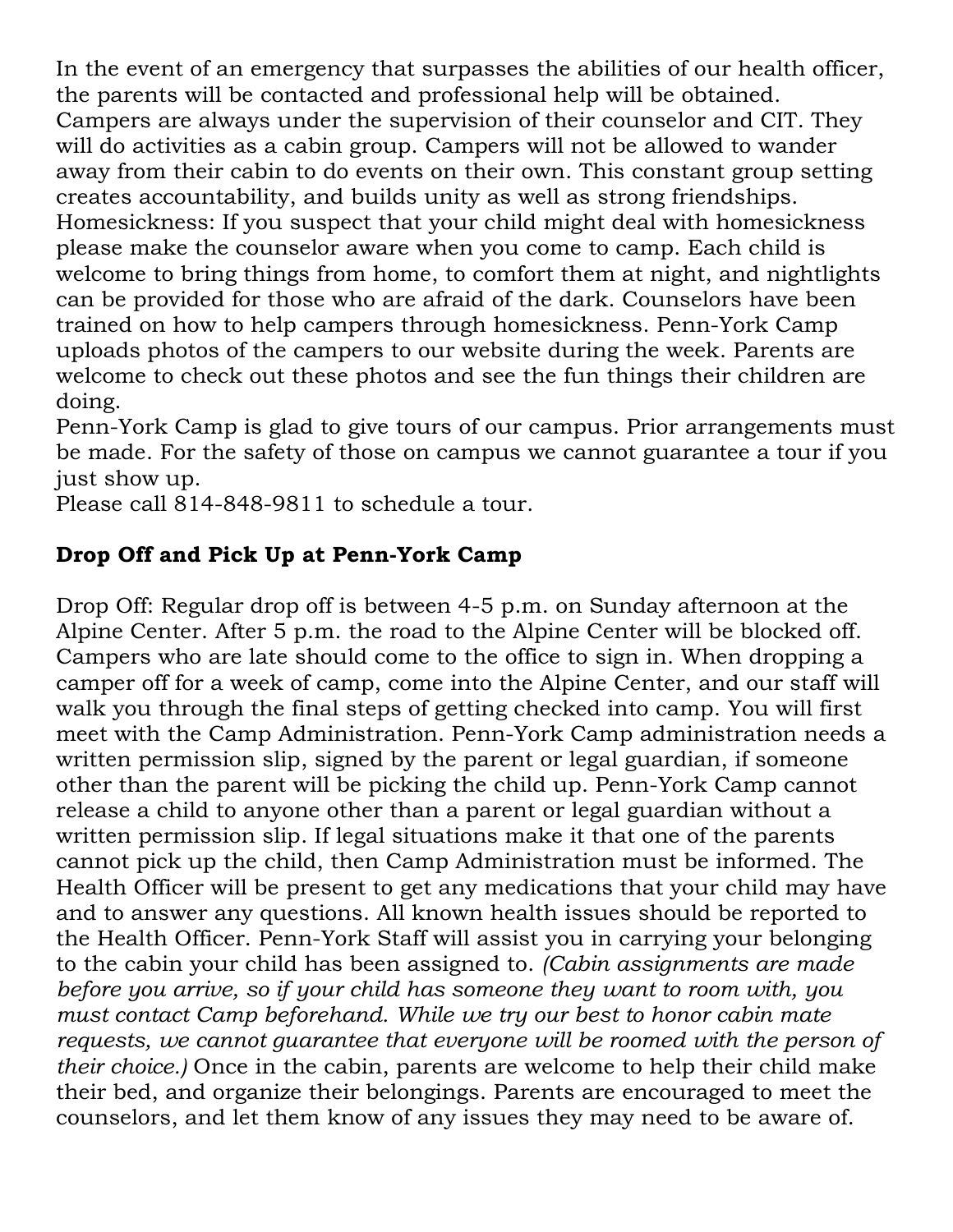*Day Camp drop off* is between 8:00 a.m. each morning at the Fellowship Hall. *Mini Camp drop off* is at 8:00 a.m. Thursday morning at the Fellowship Hall.

Pick Up: Pick up for regular camp is on Friday at 6 p.m. Parents should drive up to the Alpine Center, where our staff will walk them through the checkout process. During check out, parents will receive a piece of paper that has been signed by an authorized camp staff member. This signed piece of paper must be presented to your child's counselor. A counselor is not permitted to release the child to you unless you have that signed piece of paper. Prior

arrangements must be made if someone other than a parent or legal guardian will be picking up the child. Penn-York Camp needs a signed permission slip for someone other than a parent or guardian to pick a child up, and we need to have that permission slip before the time of pick up. If legal situations make it that one of the parents cannot pick up the child, then Camp Administration must be informed.

 *Pick up for mini-camp* is Friday at 6:00 p.m., and will follow the same procedure as a regular week of camp.

 *Pick Up for Day Campers between ages 5*-7 is at 4:30 p.m., Monday – Thursday in the Fellowship Hall. Pick up on Friday, is at 6 p.m. at the Alpine Center.

 *Pick up for Day Campers between ages 8-10* is at 8:30 p.m. Monday - Thursday in the Fellowship Hall. Pick up on Friday, is at 6 p.m. at the Alpine Center.

Prior arrangements should be made if someone other than a parent will be picking up a day camper.

*Parents are asked to not be early for pick up. If a child needs to be picked up early, prior arrangements can be made with the camp administration.*

## **Food At Penn-York Camp**

Campers receive three excellent meals per day. Our cook, with the help of an assistant cook, work hard to ensure the food at Penn-York Camp, not only tastes good, but also is nutritious and healthy. In addition to the chef and assistant cook, two kitchen workers are hired to make sure dishes are properly washed. They also keep the kitchen and dining area cleaned. Our kitchen is inspected according to Pennsylvania State Laws. The Dining Hall can easily hold over a hundred people, and round tables give it a friendly feel. *(Explorer campers receive their food from the kitchen, but prepare it themselves.)*